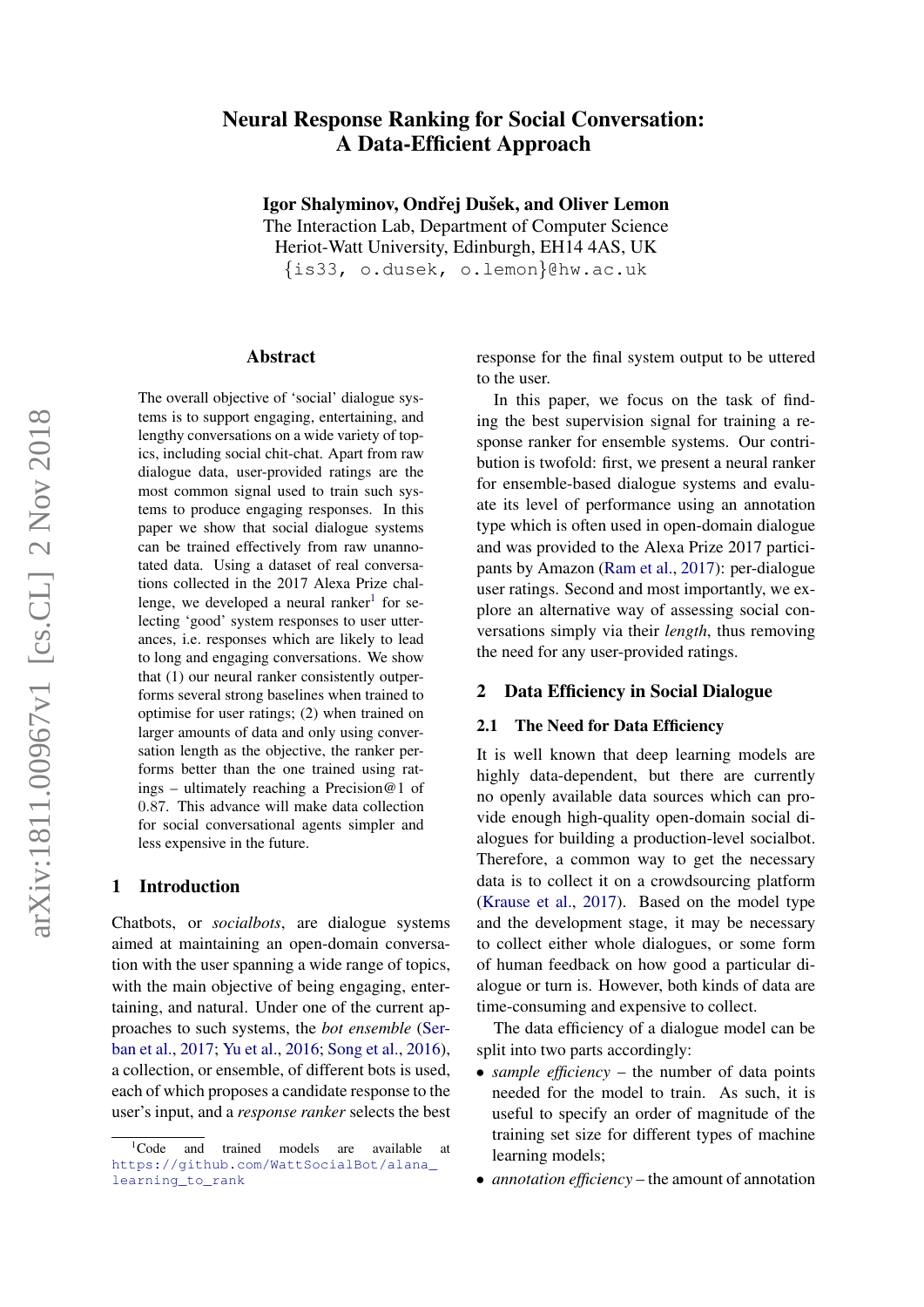| <b>Variables</b>         | Pearson corr. coefficient |
|--------------------------|---------------------------|
| rating/length            | 0.11                      |
| rating/positive feedback | 0.11                      |
| rating/negative feedback | 0.04                      |
| length/positive feedback | 0.67                      |
| length/negative feedback | 0.49                      |

<span id="page-1-0"></span>Table 1: Correlation study of key dialogue aspects

effort needed. For instance, traditional goaloriented dialogue system architectures normally require *intent*, *slot value*, and *dialogue state* annotation (e.g. [Young et al.,](#page-7-2) [2010\)](#page-7-2), whereas end-to-end conversational models work simply with raw text transcriptions (e.g. [Vinyals and Le,](#page-7-3) [2015\)](#page-7-3).

### 2.2 Alexa Prize Ratings

The 2017 Alexa Prize challenge made it possible to collect large numbers of dialogues between real users of Amazon Echo devices and various chatbots. The only annotation collected was perdialogue ratings elicited at the end of conversations by asking the user *"On a scale of 1 to 5, how much would you like to speak with this bot again"* [\(Venkatesh et al.,](#page-7-4) [2017\)](#page-7-4). Less than 50% of conversations were actually rated; the rest were quit without the user giving a score. In addition, note that a single rating is applied to an entire conversation (rather than individual turns), which may consist of very many utterances. The conversations in the challenge were about 2.5 minutes long on average, and about 10% of conversations were over 10 minutes long [\(Ram et al.,](#page-6-1) [2017\)](#page-6-1) – this makes the ratings very sparse. Finally, the ratings are noisy – some dialogues which are clearly bad can get good ratings from some users, and vice-versa.

Given the main objective of social dialogue stated in the Alexa Prize rules as 'long and engaging' conversation, we tried to verify an assumption that user ratings reflect these properties of the dialogue. Apart from our observations above, we performed a correlation analysis of user ratings and aspects of dialogue directly reflecting the objective: dialogue length and explicit user feedback (see Table [1\)](#page-1-0).

Although we have a significant number of dialogues which are both long and highly rated, the correlation analysis was not able to show any relationship between dialogue length and rating. Neither are ratings correlated with user feedback (see Section [6](#page-3-0) for the details of user feedback collection). On the other hand, we found a promis-



<span id="page-1-1"></span>Figure 1: Neural ranker architecture

ing moderate correlation between the conversation length and explicit positive feedback from users (specifically, the number of dialogue turns containing it). The respective length/negative feedback relationship is slightly weaker.

Therefore, we experiment with conversation length for approximating user satisfaction and engagement and use it as an alternative measure of dialogue quality. This allows us to take advantage of all conversations, not just those rated by users, for training a ranker. While some conversations might be long but not engaging (e.g. if there are a lot of misunderstandings, corrections, and speech recognition errors), training a ranker only using length makes it extremely *annotation-efficient*.

## 3 A neural ranker for open-domain conversation

The ranker described here is part of Alana, Heriot-Watt University's Alexa Prize 2017 finalist socialbot [\(Papaioannou et al.,](#page-6-3) [2017\)](#page-6-3). Alana is an ensemble-based model incorporating informationretrieval-based bots with news content and information on a wide range of topics from Wikipedia, a question answering system, and rule-based bots for various purposes, from amusing users with fun facts to providing a consistent persona. The rulebased bots are also required to handle sensitive issues which can be raised by real users, such as medical, financial, and legal advice, as well as profanities.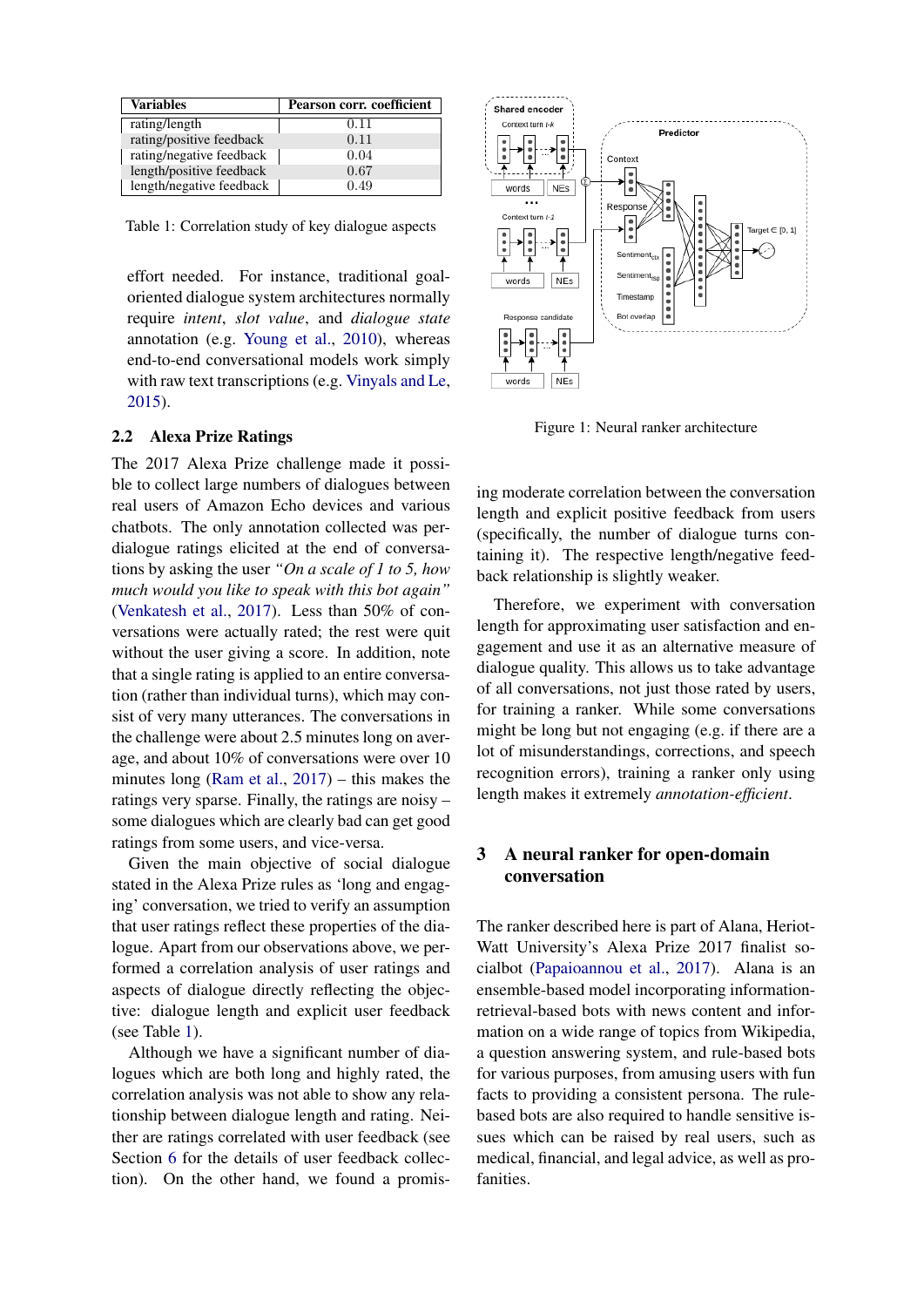#### 3.1 Ranker architecture

The architecture of our ranker is shown in Figure [1.](#page-1-1) The inputs to the model are 1-hot vectors of a candidate response and the current dialogue context (we use the 3 most recent system and user turns). They are encoded into a latent representation using a single shared RNN encoder based on GRU cells [\(Cho et al.,](#page-6-4) [2014\)](#page-6-4). The context embedding vectors are then summed up and concatenated with the response embedding (Eq. [1\)](#page-2-0):

<span id="page-2-0"></span>
$$
Enc(C, r) = \sum_{i} RNN(C_i) \oplus RNN(r) \quad (1)
$$

where  $C$  is the dialogue context and  $r$  is a response candidate.

The context and the response are represented using combined word-agent tokens (where agent is either a specific bot from the ensemble or the user) and are concatenated with the lists of named entities extracted using Stanford NER [\(Finkel et al.,](#page-6-5) [2005\)](#page-6-5). All the word-agent tokens and named entities share the same unified vocabulary.

Encoder outputs, along with additional dialogue features such as context and response sentiment, timestamp, and bot names in the context and the response, go into the *Predictor*, a feed-forward neural network (MLP) whose output is the resulting rating (Eq. [2\)](#page-2-1):

<span id="page-2-1"></span>
$$
Pred(C, r) = \sigma(L(Sem(C, r) \oplus f(C, r))) \tag{2}
$$

where:  $L(x) = ReLU(Mx + b)$  is the layer used in the Predictor (the number of such layers is a model parameter),  $Sem = L(Enc(C, r))$  is the vector of semantic context-response features, and  $f(C, r)$  is a vector of the additional dialogue features listed above.

We use  $ReLU$  activation for the hidden layers because it is known to be highly efficient with deep architectures [\(Glorot et al.,](#page-6-6) [2011\)](#page-6-6). Finally, we use sigmoid activation  $\sigma$  for generating the final prediction in the range [0, 1].

#### <span id="page-2-3"></span>3.2 Training method

We use either dialogue rating or length as the prediction target (as discussed in Sections [5](#page-3-1) and [6\)](#page-3-0). The model is trained to minimize the Mean Squared Error (MSE) loss against the target using the Adagrad optimizer [\(Duchi et al.,](#page-6-7) [2011\)](#page-6-7). In our training setup, the model learns to predict per-turn target values. However, since only per-dialogue ones are available in the data, we use the following approximation: the target value of a contextresponse pair is the target value of the dialogue containing it. The intuition behind this is an assumption that the majority of turns in "good" dialogues (either length- or rating-wise) are "good" in their local contexts as well – so that given a large number of dialogues, the most successful and unsuccessful turns will emerge from the corresponding dialogues.

### 4 Baselines

We compare our neural ranker to two other models also developed during the competition: *handcrafted* and *linear* rankers — all three were deployed live in the Alana Alexa Prize 2017 finalist system [\(Papaioannou et al.,](#page-6-3) [2017\)](#page-6-3), and were therefore of sufficient quality for a production system receiving thousands of calls per day. We also compare our model to a recently published *dualencoder* response selection model by [Lu et al.](#page-6-8) [\(2017\)](#page-6-8) based on an approach principally close to ours.

### 4.1 Handcrafted ranker

In the handcrafted approach, several turn-level and dialogue-level features are calculated, and a linear combination of those feature values with manually adjusted coefficients is used to predict the final ranking. The list of features includes:

- coherence, information flow, and dullness as defined by [Li et al.](#page-6-9) [\(2016\)](#page-6-9);
- overlap between the context and the response with regards to named entities and noun phrases;
- topic divergence between the context turns and the response – topics are represented using the *Latent Dirichlet Allocation* (LDA) model [\(Hoff](#page-6-10)[man et al.,](#page-6-10) [2010\)](#page-6-10);
- sentiment polarity, as computed by the NLTK Vader sentiment analyser [\(Gilbert and Hutto,](#page-6-11)  $2014$  $2014$ )<sup>2</sup>

### 4.2 Linear ranker

The linear ranker is based on the VowpalWabbit (VW) linear model [\(Agarwal et al.,](#page-6-12) [2014\)](#page-6-12). We use

<span id="page-2-2"></span><sup>2</sup>[http://www.nltk.org/howto/sentiment.](http://www.nltk.org/howto/sentiment.html) [html](http://www.nltk.org/howto/sentiment.html)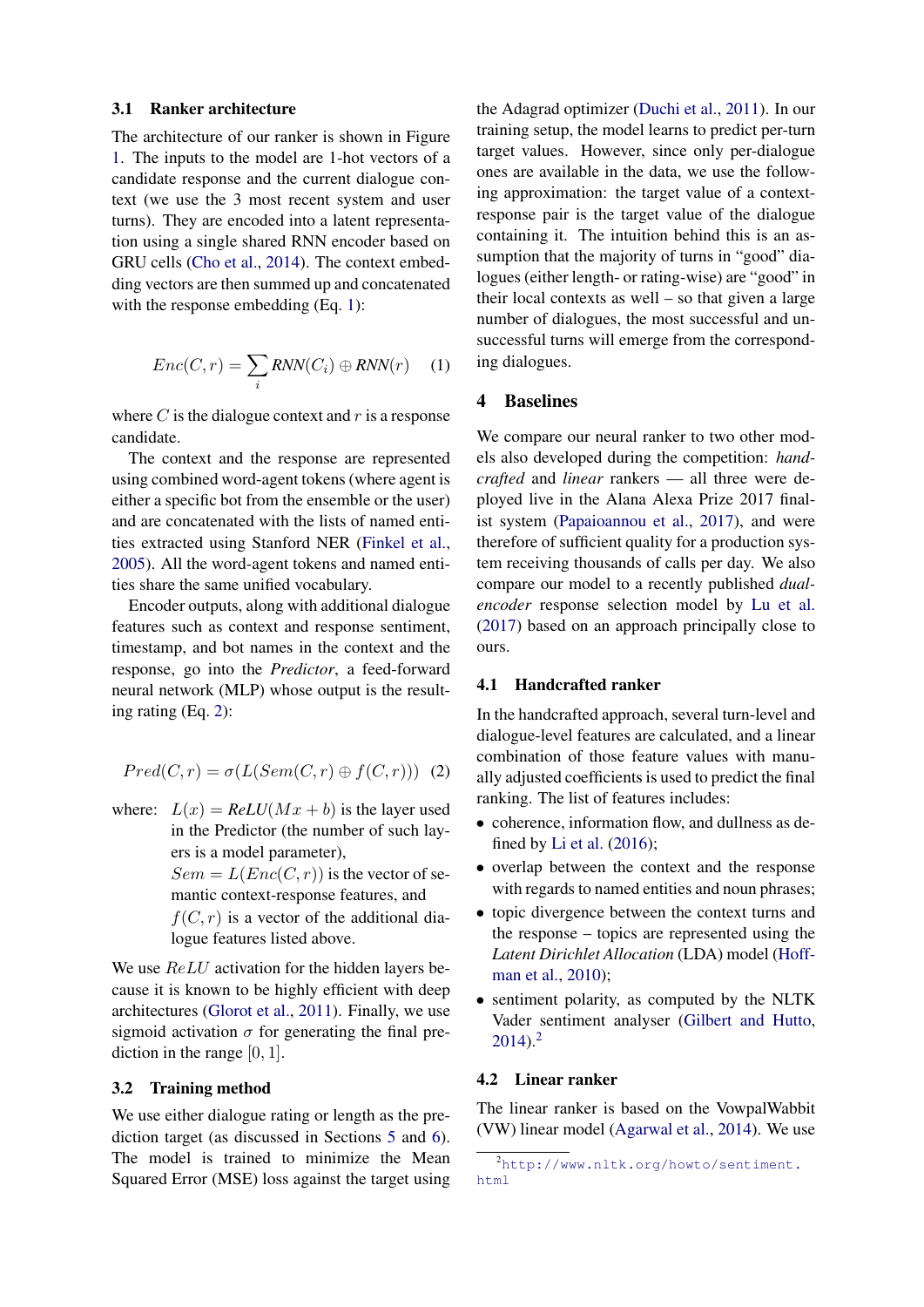the MSE loss function and the following features in our VW ranker model:

- bag-of-n-grams from the dialogue context (preceding 3 utterances) and the response,
- position-specific n-grams at the beginning of the context and the response (first 5 positions),
- dialogue flow features [\(Li et al.,](#page-6-9) [2016\)](#page-6-9), the same as for the handcrafted ranker,
- bot name, from the set of bots in the ensemble.

### 4.3 Dual-encoder ranker

The closest architecture to our neural ranker is that of [\(Lu et al.,](#page-6-8) [2017\)](#page-6-8), who use a dual-encoder LSTM with a predictor MLP for task-oriented dialogue in closed domains. Unlike this work, they do not use named entities, sentiment, or other input features than basic word embeddings. Dialogue context is not modelled explicitly either, and is limited to a single user turn. We reproduced their architecture and set its parameters to the best ones reported in the original paper.

### <span id="page-3-1"></span>5 Training data

Our data is transcripts of conversations between our socialbot and real users of the Amazon Echo collected over the challenge period, February– December 2017. The dataset consists of over 200,000 dialogues (5,000,000+ turns) from which over 100,000 dialogues (totalling nearly 3,000,000 turns) are annotated with ratings. From this data, we sampled two datasets of matching size for training our rankers, using the per-turn target value approximation described in Section [3.2](#page-2-3) – the *Length* and *Rating* datasets for the respective versions of rankers.

The target values (length/rating) in both sets are normalized into the  $[0, 1]$  range, and the *Length* set contains context-response pairs from long dialogues (target value above 0.7) as positive instances and context-response pairs from short dialogues (target value below 0.3) as negative ones. With the same selection criteria, the *Rating* set contains context-response pairs from highly rated dialogues (ratings 4 and 5) as positive instances and context-response pairs from lowrated dialogues (ratings 1 and 2) as negative ones. Both datasets contain 500,000 instances in total, with equal proportion of positive and negative instances. We use a 8:1:1 split for training, development, and test sets.

Prior to creating both datasets, we filtered out of the dialogue transcripts all system turns which cannot be treated as natural social interaction (e.g. a quiz game) as well as outliers (interaction length  $\geq$  95th percentile or less than [3](#page-3-2) turns long).<sup>3</sup> Thresholds of 0.3 and 0.7 were set heuristically based on preliminary data analysis. On the one hand, these values provide contrastive-enough ratings (e.g. we are not sure whether the rating in the middle of the scale can be interpreted as negative or positive). On the other hand, they allow us to get enough training data for both Length and Rating datasets.[4](#page-3-3)

### <span id="page-3-0"></span>6 Evaluation and experimental setup

In order to tune the neural rankers, we performed a grid search over the shared encoder GRU layer size and the Predictor topology.<sup>[5](#page-3-4)</sup> The best configurations are determined by the loss on the development sets. For evaluation, we used an independent dataset.

### 6.1 Evaluation based on explicit user feedback

At the evaluation stage, we check how well the rankers can distinguish between good responses and bad ones. The criterion for 'goodness' that we use here is chosen to be independent from both training signals. Specifically, we collected an evaluation set composed of dialogue turns followed by explicit user feedback, e.g. "great, thank you", "that was interesting" (we refer to it as the *User feedback* dataset). Our 'bad' response candidates are randomly sampled across the dataset.

The user feedback turns were identified using sentiment analysis in combination with a whitelist and a blacklist of hand-picked phrases, so that in total we used 605 unique utterances, e.g. *"that's pretty cool", "you're funny", "gee thanks", "interesting fact", "funny alexa you're funny"*.

'Goodness' defined in this way allows us to evaluate how well our two approximated training signals can optimize for the user's satisfaction as explicitly expressed at the turn level, thus leading

<span id="page-3-2"></span><sup>&</sup>lt;sup>3</sup>Some extremely long dialogues are due to users repeating themselves over and over, and so this filter removes these bad dialogues from the dataset. Dialogues less than 3 turns long are often where the user accidentally triggered the chatbot. These outliers amounted to about 14% of our data.

<span id="page-3-3"></span><sup>4</sup>Using more extreme thresholds did not produce enough data while less ones did not provide adequate training signal.

<span id="page-3-4"></span><sup>&</sup>lt;sup>5</sup>We tested GRU sizes of 64, 128, 256 and Predictor layers number/sizes of [128], [128, 64], [128, 32, 32].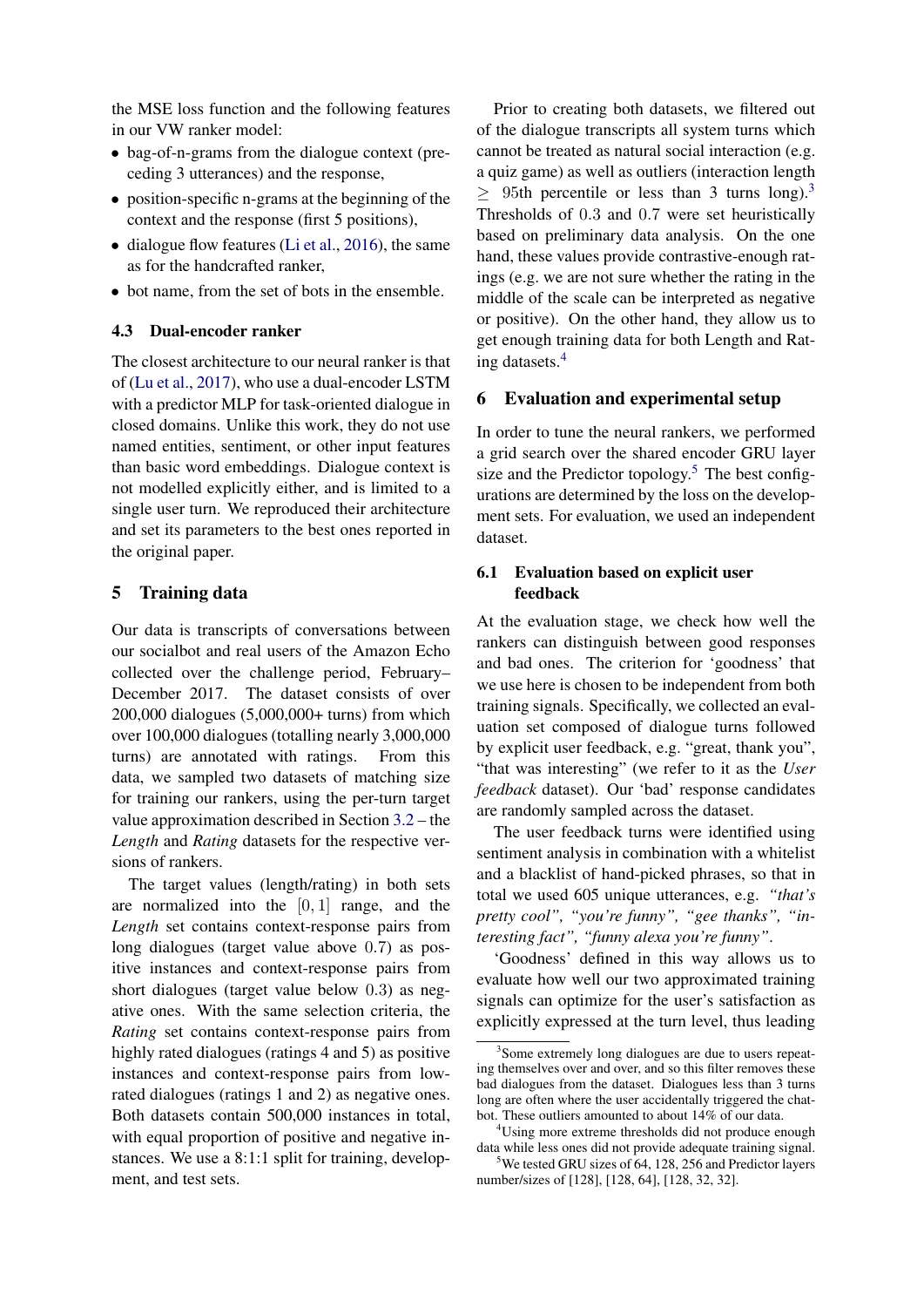to our desired behaviour, i.e., producing long and engaging dialogues.

The *User feedback* dataset contains 24,982  $\langle context, good\_response, bad\_response \rangle$  tuples in total.

To evaluate the rankers on this dataset, we use *precision@k*, which is commonly used for information retrieval system evaluation (Eq. [3\)](#page-4-0).

<span id="page-4-0"></span>
$$
P@k(c,R) = \frac{\sum_{i=1}^{k} Relevant(c,R_k)}{k}
$$
 (3)

where  $c$  is dialogue context,  $R$  is response candidates list, and Relevant is a binary predicate indicating whether a particular response is relevant to the context.

Precision is typically used together with recall and F-measure. However, since our dialogue data is extremely sparse so that it is hard to find multiple good responses for the same exact dialogue context, recall and F-measure cannot be applied to this setting. Therefore, since we only perform pairwise ranking, we use *precision@1* to check that the good answer is the top-ranked one. Also due to data sparsity, we only perform this evaluation with *gold positive* responses and *sampled negative* ones – it is typically not possible to find a good response with exactly the same context as a given bad response.

#### 6.2 Interim results

The results of our first experiment are shown in Table [2.](#page-4-1) We can see that the neural ranker trained with user ratings clearly outperforms all the alternative approaches in terms of test set loss on its respective dataset as well as pairwise ranking precision on the evaluation dataset. Also note that both versions of the neural ranker stand extremely close to each other on both evaluation criteria, given a much greater gap between them and their nextbest-performing alternatives, the linear rankers.

The dual-encoder ranker turned out to be not an efficient model for our problem, partly because it was originally optimized for a different task as reported by [Lu et al.](#page-6-8) [\(2017\)](#page-6-8).

### 7 Training on larger amounts of data

A major advantage of training on raw dialogue transcripts is data volume: in our case, we have roughly twice as many raw dialogues as rated ones (cf. Section [5\)](#page-3-1). This situation is very common in

<span id="page-4-1"></span>

| Model               | P@1<br>(eval set) | Loss<br>(test set) |
|---------------------|-------------------|--------------------|
| Handcrafted         | 0.478             |                    |
| VowpalWabbit@length | 0.742             | 0.199              |
| VowpalWabbit@rating | 0.773             | 0.202              |
| DualEncoder@length  | 0.365             | 0.239              |
| DualEncoder@rating  | 0.584             | 0.247              |
| Neural@length       | 0.824             | 0.139              |
| Neural@rating       | 0.847             | 0.138              |

Table 2: Ranking models evaluation: pairwise ranking precision on the independent *User feedback* dataset and loss on the *Length/Rating* test sets (Section [5\)](#page-3-1) for the corresponding trainset sizes of 500,000.



<span id="page-4-3"></span>Figure 2: Comparison of rankers trained on extended datasets

data-driven development: since data annotation is a very expensive and slow procedure, almost always there is significantly more raw data than annotated data of a high quality. To illustrate this, we collected extended training datasets of raw dialogues of up to 1,000,000 data points for training from the length signal. We trained our neural ranker and the VW ranker using the same configuration as in Section [6.](#page-3-0) [6](#page-4-2)

The results are shown in Figure [2,](#page-4-3) where we see that the neural ranker trained on the length signal consistently outperform the ratings-based one. Its trend, although fluctuating, is more stable than that of VW – we believe that this is due to VW's inherent lower model capacity as well as its training setup, which is mainly optimised for speed. The figure also shows that VW@length is worse than VW@rating, regardless of training data size.

### 8 Discussion and future work

Our evaluation results show that the neural ranker presented above is an efficient approach to re-

<span id="page-4-2"></span> $6$ We were not able to train the dual encoder ranker on all the extended datasets due to the time constraints.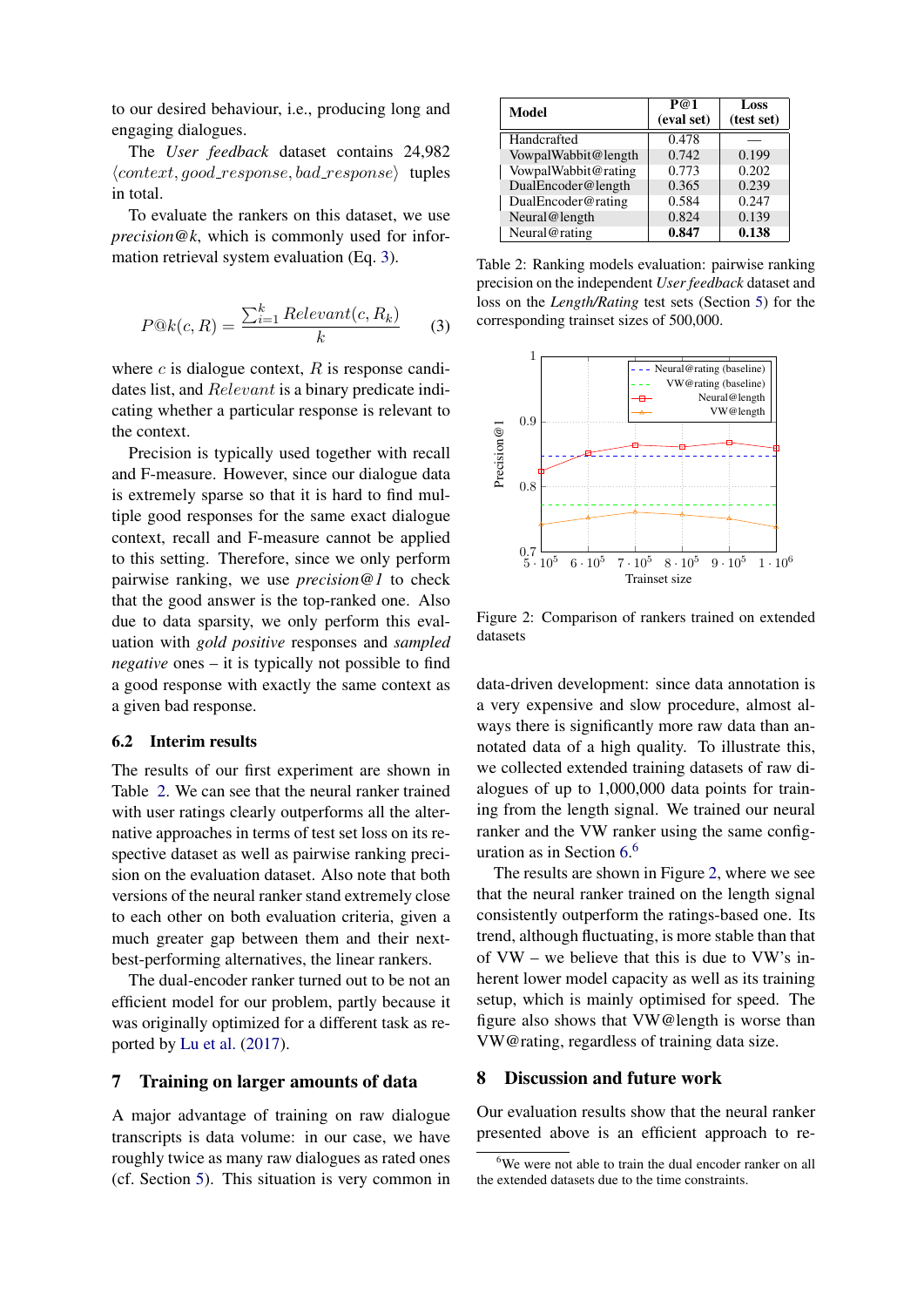sponse ranking for social conversation. On a medium-sized training set, the two versions of the neural ranker, length and ratings-based, showed strongly superior performance to three alternative ranking approaches, and performed competitively with each other. Furthermore, the experiment with extended training sets shows that the accuracy of the length-based neural ranker grows steadily given more unannotated training data, outperforming the rating-based ranker with only slightly larger training sets.

The overall results of our experiments confirm that dialogue length, even approximated in quite a straightforward way, provides a sufficient supervision signal for training a ranker for a social conversation model. In future work, we will attempt to further improve the model using the same data in an adversarial setup following [Wang et al.](#page-7-5) [\(2017\)](#page-7-5). We also plan to directly train our model for pairwise ranking in the fashion of [Burges et al.](#page-6-13) [\(2005\)](#page-6-13) instead of the current pointwise approach. Finally, we are going to employ contextual sampling of negative responses using approximate nearest neighbour search [\(Johnson et al.,](#page-6-14) [2017\)](#page-6-14) in order to perform a more efficient pairwise training.

### 9 Related work

Work on response ranking for conversational systems has been been growing rapidly in recent years. Some authors employ ranking based on heuristically defined measures: [Yu et al.](#page-7-6) [\(2015,](#page-7-6) [2016\)](#page-7-0) use a heuristic based on keyword matching, part-of-speech filters, and Word2Vec similarity. [\(Krause et al.,](#page-6-2) [2017\)](#page-6-2) apply standard information retrieval metrics (TF-IDF) with importance weighting for named entities. However, most of the recent research attempts to train the ranking function from large amounts of conversational data, as we do. Some authors use task-based conversations, such as IT forums [\(Lowe et al.,](#page-6-15) [2015\)](#page-6-15) or customer services [\(Lu et al.,](#page-6-8) [2017;](#page-6-8) [Kumar et al.,](#page-6-16) [2018\)](#page-6-16), while others focus on online conversations on social media (e.g. [Wu et al.,](#page-7-7) [2016;](#page-7-7) [Al-Rfou](#page-6-17) [et al.,](#page-6-17) [2016\)](#page-6-17).

The basic approach to learning the ranking function in most recent work is the same (e.g. [Lowe et al.,](#page-6-15) [2015;](#page-6-15) [Al-Rfou et al.,](#page-6-17) [2016;](#page-6-17) [Wu et al.,](#page-7-7) [2016\)](#page-7-7): the predictor is taught to rank positive responses taken from real dialogue data higher than randomly sampled negative examples. Some of the approaches do not even include rich dialogue contexts and use only immediate context-response pairs for ranking [\(Ji et al.,](#page-6-18) [2014;](#page-6-18) [Yan et al.,](#page-7-8) [2016;](#page-7-8) [Lu et al.,](#page-6-8) [2017\)](#page-6-8). Some authors improve upon this basic scenario: [Zhuang et al.](#page-7-9) [\(2018\)](#page-7-9) take a desired emotion of the response into account; [Liu](#page-6-19) [et al.](#page-6-19) [\(2017\)](#page-6-19) focus on the engagement of responses based on Reddit comments rating; [Fedorenko et al.](#page-6-20) [\(2017\)](#page-6-20) train the ranking model in several iterations, using highly ranked incorrect responses as negative examples for the next iteration. Nevertheless, to our knowledge, none of the prior works attempt to optimise for long-term dialogue quality; unlike in our work, their only ranking criterion is focused on the immediate response.

# 10 Conclusion

We have presented a neural response ranker for open-domain 'social' dialogue systems and described two methods for training it using common supervision signals coming from conversational data: user-provided ratings and dialogue length. We demonstrated its efficiency by evaluating it using explicit positive feedback as a measure for user engagement. Specifically, trained on ratings, our neural ranker consistently outperforms several strong baselines; moreover, given larger amounts of data and only using conversation length as the objective, the ranker performs better the ratings-based one, reaching 0.87 Precision@1. This shows that conversation length can be used as an optimisation objective for generating engaging social dialogues, which means that we no longer need the expensive and time-consuming procedure of collecting per-dialogue user ratings, as was done for example in the Alexa Prize 2017 and is common practice in conversational AI research. Per-turn user ratings may still be valuable to collect for such systems, but these are even more expensive and problematic to obtain. Looking ahead, this advance will make data collection for social conversational agents simpler and less expensive in the future.

# Acknowledgements

This research received funding from the EPSRC project MaDrIgAL (EP/N017536/1). The Titan Xp used for this research was donated by the NVIDIA Corporation.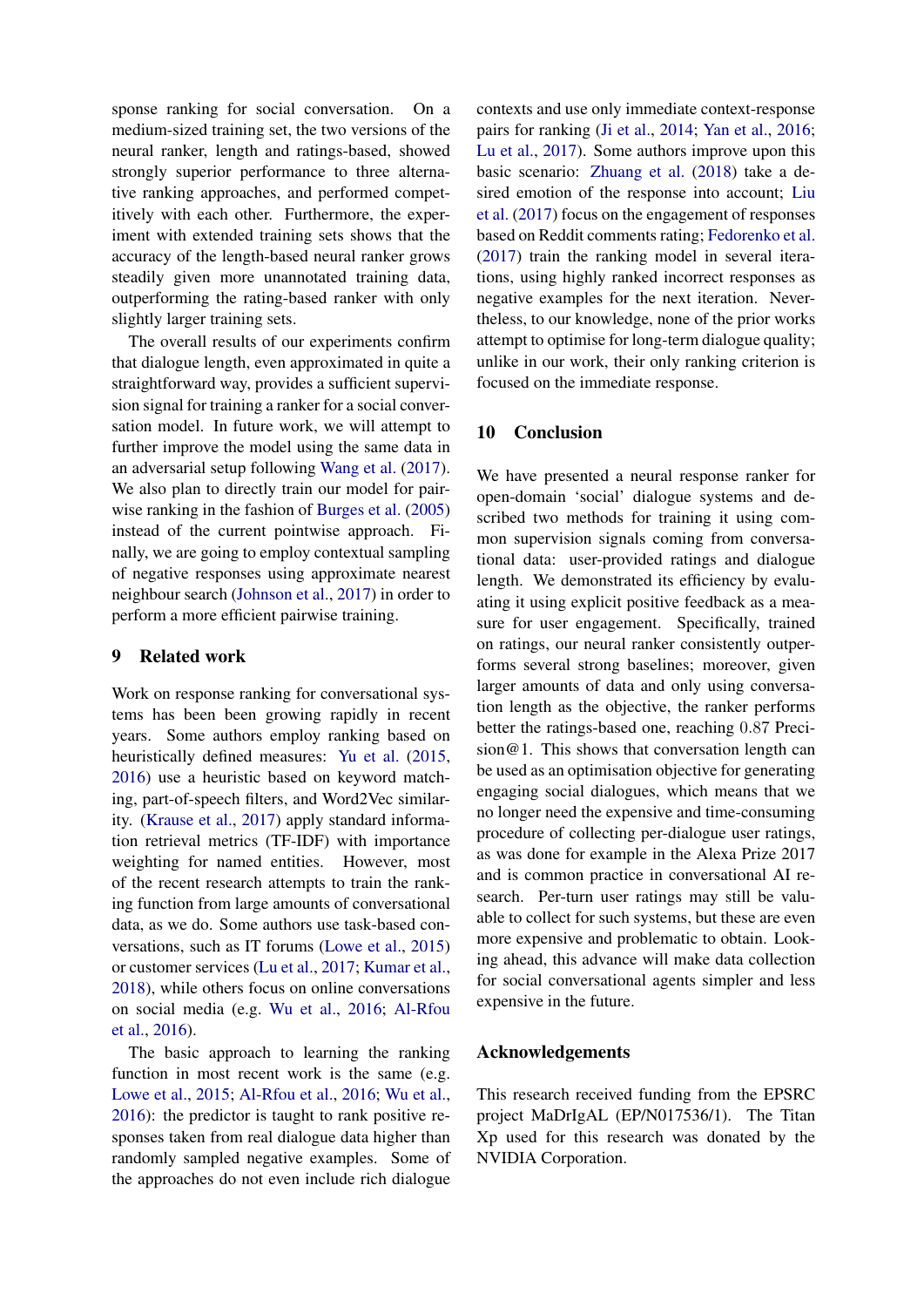#### References

- <span id="page-6-12"></span>Alekh Agarwal, Olivier Chapelle, Miroslav Dudík, and John Langford. 2014. A reliable effective terascale linear learning system. *Journal of Machine Learning Research*, 15(1):1111–1133.
- <span id="page-6-17"></span>Rami Al-Rfou, Marc Pickett, Javier Snaider, Yunhsuan Sung, Brian Strope, and Ray Kurzweil. 2016. Conversational Contextual Cues: The Case of Personalization and History for Response Ranking. *CoRR*, abs/1606.00372.
- <span id="page-6-13"></span>Christopher J. C. Burges, Tal Shaked, Erin Renshaw, Ari Lazier, Matt Deeds, Nicole Hamilton, and Gregory N. Hullender. 2005. Learning to rank using gradient descent. In *Proceedings of ICML*, pages 89–96.
- <span id="page-6-4"></span>Kyunghyun Cho, Bart van Merriënboer, Çağlar Gülçehre, Dzmitry Bahdanau, Fethi Bougares, Holger Schwenk, and Yoshua Bengio. 2014. Learning phrase representations using rnn encoder–decoder for statistical machine translation. In *Proceedings of the 2014 Conference on Empirical Methods in Natural Language Processing (EMNLP)*, pages 1724– 1734, Doha, Qatar.
- <span id="page-6-7"></span>John C. Duchi, Elad Hazan, and Yoram Singer. 2011. Adaptive subgradient methods for online learning and stochastic optimization. *Journal of Machine Learning Research*, 12:2121–2159.
- <span id="page-6-20"></span>Denis Fedorenko, Nikita Smetanin, and Artem Rodichev. 2017. Avoiding Echo-Responses in a Retrieval-Based Conversation System. *CoRR*, abs/1712.05626.
- <span id="page-6-5"></span>Jenny Rose Finkel, Trond Grenager, and Christopher D. Manning. 2005. Incorporating non-local information into information extraction systems by gibbs sampling. In *Proceedings of ACL*, pages 363– 370.
- <span id="page-6-11"></span>C. J. Gilbert and Erric Hutto. 2014. VADER: A parsimonious rule-based model for sentiment analysis of social media text. In *Eighth International AAAI Conference on Weblogs and Social Media*, pages 216–225, Ann Arbor, MI, USA.
- <span id="page-6-6"></span>Xavier Glorot, Antoine Bordes, and Yoshua Bengio. 2011. Deep sparse rectifier neural networks. In *Proceedings of AISTATS*, pages 315–323.
- <span id="page-6-10"></span>Matthew Hoffman, Francis R. Bach, and David M. Blei. 2010. Online learning for latent dirichlet allocation. In J. D. Lafferty, C. K. I. Williams, J. Shawe-Taylor, R. S. Zemel, and A. Culotta, editors, *Advances in Neural Information Processing Systems 23*, pages 856–864.
- <span id="page-6-18"></span>Zongcheng Ji, Zhengdong Lu, and Hang Li. 2014. An Information Retrieval Approach to Short Text Conversation. *CoRR*, abs/1408.6988.
- <span id="page-6-14"></span>Jeff Johnson, Matthijs Douze, and Hervé Jégou. 2017. Billion-scale similarity search with GPUs. *CoRR*, abs/1702.08734.
- <span id="page-6-2"></span>Ben Krause, Marco Damonte, Mihai Dobre, Daniel Duma, Joachim Fainberg, Federico Fancellu, Emmanuel Kahembwe, Jianpeng Cheng, and Bonnie Webber. 2017. Edina: Building an Open Domain Socialbot with Self-dialogues. In *1st Proceedings of Alexa Prize*, Las Vegas, NV, USA. ArXiv: 1709.09816.
- <span id="page-6-16"></span>Girish Kumar, Matthew Henderson, Shannon Chan, Hoang Nguyen, and Lucas Ngoo. 2018. Question-Answer Selection in User to User Marketplace Conversations. *CoRR*, abs/1802.01766.
- <span id="page-6-9"></span>Jiwei Li, Will Monroe, Alan Ritter, Michel Galley, Jianfeng Gao, and Dan Jurafsky. 2016. Deep Reinforcement Learning for Dialogue Generation. In *Proc. EMNLP*, pages 1192–1202.
- <span id="page-6-19"></span>Huiting Liu, Tao Lin, Hanfei Sun, Weijian Lin, Chih-Wei Chang, Teng Zhong, and Alexander Rudnicky. 2017. RubyStar: A Non-Task-Oriented Mixture Model Dialog System. In *1st Proceedings of Alexa Prize*, Las Vegas, NV, USA. ArXiv: 1711.02781.
- <span id="page-6-15"></span>Ryan Lowe, Nissan Pow, Iulian Serban, and Joelle Pineau. 2015. The Ubuntu dialogue corpus: A large dataset for research in unstructured multi-turn dialogue systems. In *Proceedings of SIGDIAL*, pages 285–294.
- <span id="page-6-8"></span>Yichao Lu, Phillip Keung, Shaonan Zhang, Jason Sun, and Vikas Bhardwaj. 2017. A practical approach to dialogue response generation in closed domains. *CoRR*, abs/1703.09439.
- <span id="page-6-3"></span>Ioannis Papaioannou, Amanda Cercas Curry, Jose L. Part, Igor Shalyminov, Xinnuo Xu, Yanchao Yu, Ondrej Dusek, Verena Rieser, and Oliver Lemon. 2017. An ensemble model with ranking for social dialogue. In *NIPS Workshop on Conversational AI*.
- <span id="page-6-1"></span>Ashwin Ram, Rohit Prasad, Chandra Khatri, Anu Venkatesh, Raefer Gabriel, Qing Liu, Jeff Nunn, Behnam Hedayatnia, Ming Cheng, Ashish Nagar, Eric King, Kate Bland, Amanda Wartick, Yi Pan, Han Song, Sk Jayadevan, Gene Hwang, and Art Pettigrue. 2017. Conversational AI: The Science Behind the Alexa Prize. In *1st Proceedings of Alexa Prize*, Las Vegas, NV, USA. ArXiv: 1801.03604.
- <span id="page-6-0"></span>Iulian Vlad Serban, Chinnadhurai Sankar, Mathieu Germain, Saizheng Zhang, Zhouhan Lin, Sandeep Subramanian, Taesup Kim, Michael Pieper, Sarath Chandar, Nan Rosemary Ke, Sai Mudumba, Alexandre de Brebisson, Jose Sotelo, Dendi Suhubdy, Vin- ´ cent Michalski, Alexandre Nguyen, Joelle Pineau, and Yoshua Bengio. 2017. A deep reinforcement learning chatbot. *NIPS Workshop on Conversational AI*, abs/1709.02349.